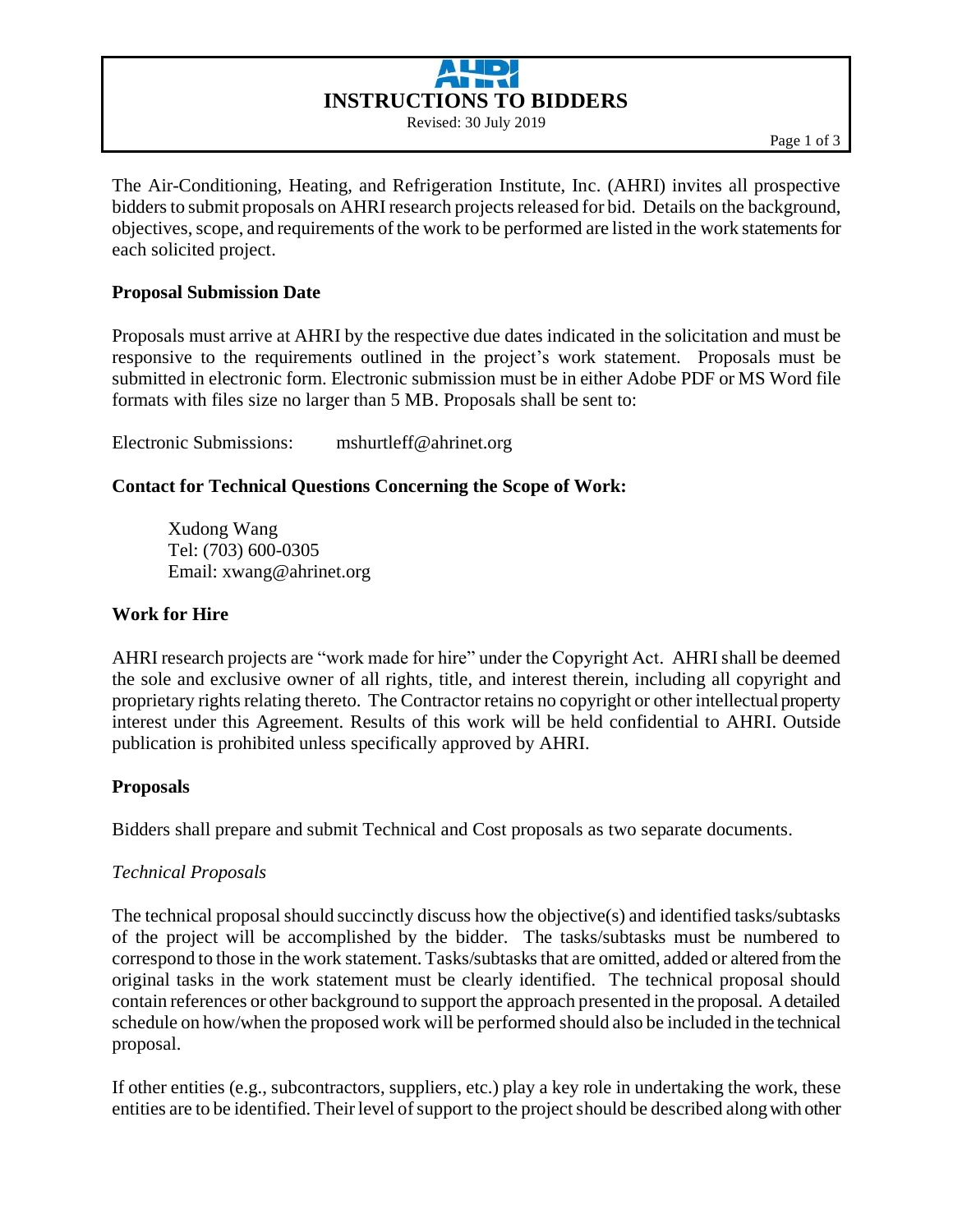

pertinent information to clarify the research team management relationships.

The work statement may specify how the work is to be carried out or which methods and materials should be used. However, proposals may offer alternative methods and materials for the work that will produce the same or improved results.

If optional work is proposed, the bidder shall clearly indicate the optional effort is being proposed as "add-on" work to be performed at an incremental price above the base cost for the work solicited and is clearly delineated as such in the cost proposal. AHRI reserves the right to select the underlying solicited work without accepting the optional work.

Technical proposals which contain clear, concise, sound, and original thought will be highly regarded in the evaluation process.

### *Cost Proposals*

Costs are to be broken down by task into the following cost categories: salaries and fringe benefits, supplies and materials, equipment, subcontracts, travel, other direct costs, and indirect costs. Bidder shall clearly describe what is included in the "other direct costs" and "indirect costs" categories. All equipment purchase requirements and use of subcontractors in this work shall be clearly indicated. If optional add on work is proposal, the bidder shall delineate the incremental costs as an "adder" to the base effort cost.

Due to reduced auditing and accounting requirements, fixed-price contracts are preferred. Bidders should clearly indicate if they are proposing a fixed-price proposal or a cost-reimbursement (with a maximum cost) bid.

### **Proposal Evaluation**

Proposals are evaluated by AHRI staff and volunteer experts from AHRI member companies serving on a project monitoring subcommittee for each specific project. Technical Merit, Cost, and Prior Performance are key factors in the award decision. Technical Merit is the most important factor in the rating of proposals. Proposal will be evaluated in the following five areas:

Understanding of the problem, Approach to solving the problem, Probability of success, Pertinent qualifications and experience of key personnel, and Quality and availability of pertinent facilities to perform the work.

Bidders may be asked to make an oral presentation via web/telephone conference at a mutually convenient time. However, AHRI will make every attempt to make selections based on written proposals alone. It is anticipated that AHRI will make final contractor selection within 30 days of the respective proposal due dates. Work is expected to begin as soon as possible after the selection